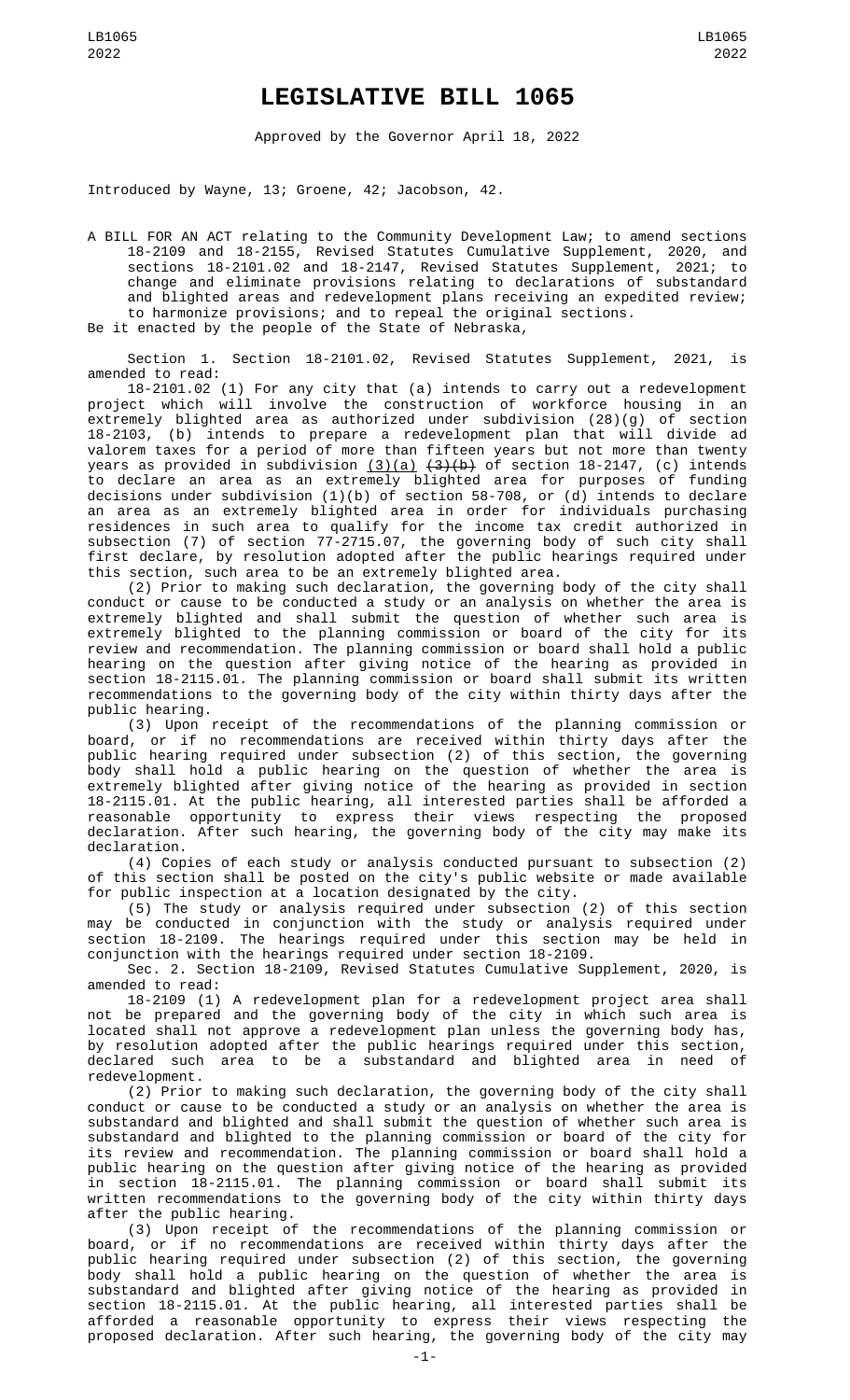declare such area or any portion of such area to be a substandard and blighted area make its declaration.

(4) Copies of each substandard and blighted study or analysis conducted pursuant to subsection (2) of this section shall be posted on the city's public website or made available for public inspection at a location designated by the city.

Sec. 3. Section 18-2147, Revised Statutes Supplement, 2021, is amended to read:

18-2147 (1) Any redevelopment plan as originally approved or as later modified pursuant to section 18-2117 may contain a provision that any ad valorem tax levied upon real property, or any portion thereof, in a redevelopment project for the benefit of any public body shall be divided, for the applicable period described in subsection (3) of this section, as follows:

(a) That portion of the ad valorem tax which is produced by the levy at the rate fixed each year by or for each such public body upon the redevelopment project valuation shall be paid into the funds of each such public body in the same proportion as are all other taxes collected by or for the body. When there is not a redevelopment project valuation on a parcel or parcels, the county assessor shall determine the redevelopment project valuation based upon the fair market valuation of the parcel or parcels as of January 1 of the year prior to the year that the ad valorem taxes are to be divided. The county assessor shall provide written notice of the redevelopment project valuation to the authority as defined in section 18-2103 and the owner. The authority or owner may protest the valuation to the county board of equalization within thirty days after the date of the valuation notice. All provisions of section 77-1502 except dates for filing of a protest, the period for hearing protests, and the date for mailing notice of the county board of equalization's decision are applicable to any protest filed pursuant to this section. The county board of equalization shall decide any protest filed pursuant to this section within thirty days after the filing of the protest. The county clerk shall mail a copy of the decision made by the county board of equalization on protests pursuant to this section to the authority or owner within seven days after the board's decision. Any decision of the county board of equalization may be appealed to the Tax Equalization and Review Commission, in accordance with section 77-5013, within thirty days after the date of the decision;

(b) That portion of the ad valorem tax on real property, as provided in the redevelopment contract, bond resolution, or redevelopment plan, as applicable, in the redevelopment project in excess of such amount, if any, shall be allocated to and, when collected, paid into a special fund of the authority to be used solely to pay the principal of, the interest on, and any premiums due in connection with the bonds of, loans, notes, or advances of money to, or indebtedness incurred by, whether funded, refunded, assumed, or otherwise, such authority for financing or refinancing, in whole or in part, the redevelopment project. When such bonds, loans, notes, advances of money, or indebtedness, including interest and premiums due, have been paid, the authority shall so notify the county assessor and county treasurer and all ad valorem taxes upon taxable real property in such a redevelopment project shall be paid into the funds of the respective public bodies. An authority may use a single fund for purposes of this subdivision for all redevelopment projects or may use a separate fund for each redevelopment project; and

(c) Any interest and penalties due for delinquent taxes shall be paid into the funds of each public body in the same proportion as are all other taxes collected by or for the public body.

(2) To the extent that a redevelopment plan authorizes the division of ad valorem taxes levied upon only a portion of the real property included in such redevelopment plan, any improvements funded by such division of taxes shall be related to the redevelopment plan that authorized such division of taxes.

(3)(a) For redevelopment plans that receive an expedited review under section 18-2155, ad valorem taxes shall be divided for a period not to exceed ten years after the effective date as identified in the redevelopment plan.

(3)(a) (b) For any redevelopment plan for which more than fifty percent of the property in the redevelopment project area has been declared an extremely blighted area in accordance with section 18-2101.02, ad valorem taxes shall be divided for a period not to exceed twenty years after the effective date as identified in the project redevelopment contract or in the resolution of the authority authorizing the issuance of bonds pursuant to section 18-2124.

(b) (c) For all other redevelopment plans, ad valorem taxes shall be divided for a period not to exceed fifteen years after the effective date as identified in the project redevelopment contract $_{\rm {\cal L}}$  o<del>r</del> in the resolution of the authority authorizing the issuance of bonds pursuant to section 18-2124<u>, or in</u> the redevelopment plan, whichever is applicable.

(4) The effective date of a provision dividing ad valorem taxes as provided in subsection (3) of this section shall not occur until such time as the real property in the redevelopment project is within the corporate boundaries of the city. This subsection shall not apply to a redevelopment project involving a formerly used defense site as authorized in section 18-2123.01.

(5) Beginning August 1, 2006, all notices of the provision for dividing ad valorem taxes shall be sent by the authority to the county assessor on forms prescribed by the Property Tax Administrator. The notice shall be sent to the county assessor on or before August 1 of the year of the effective date of the provision. Failure to satisfy the notice requirement of this section shall result in the taxes, for all taxable years affected by the failure to give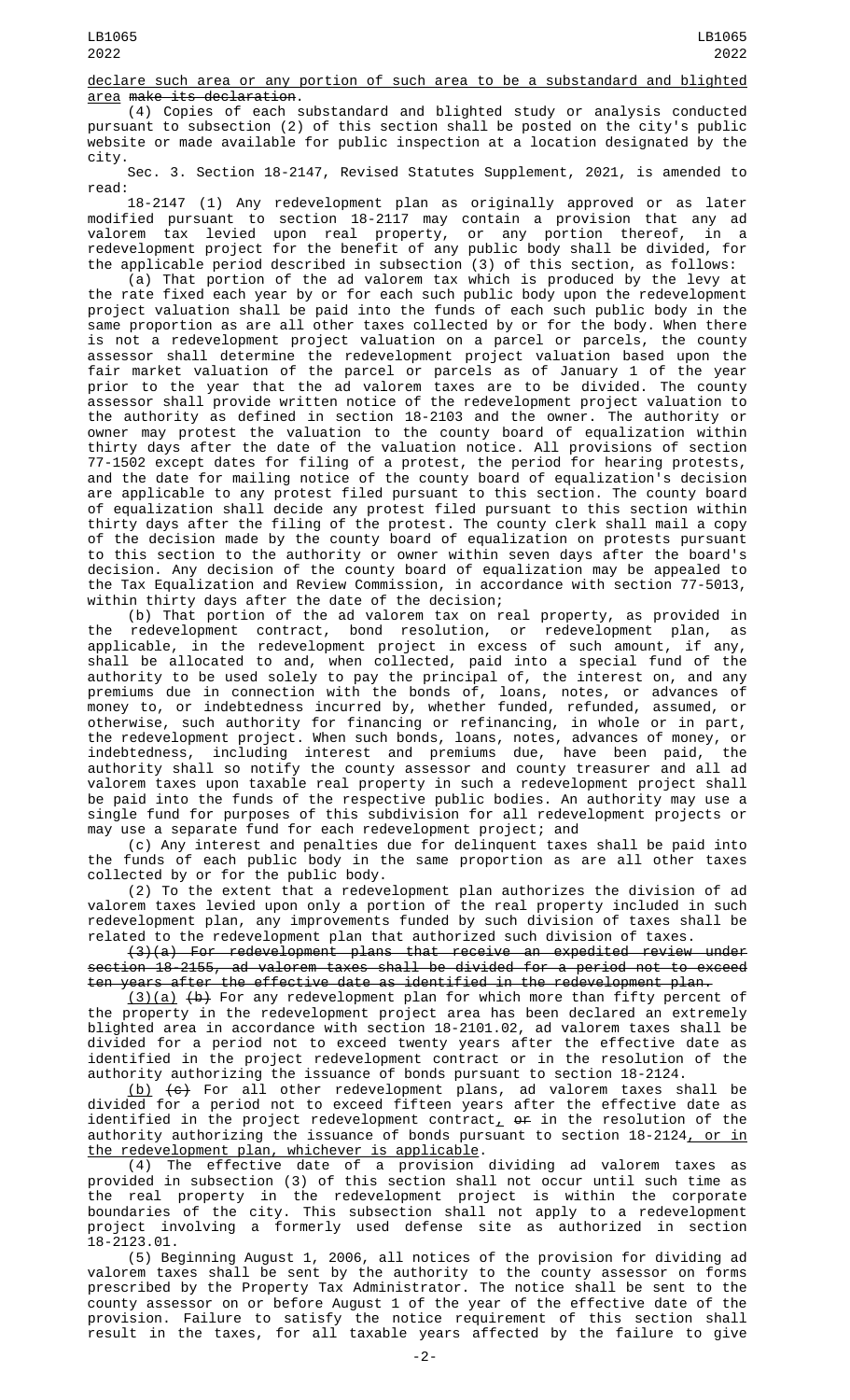notice of the effective date of the provision, remaining undivided and being paid into the funds for each public body receiving property taxes generated by the property in the redevelopment project. However, the redevelopment project valuation for the remaining division of ad valorem taxes in accordance with subdivisions (1)(a) and (b) of this section shall be the last certified valuation for the taxable year prior to the effective date of the provision to divide the taxes for the remaining portion of the <del>ten-year,</del> twenty-year<del>,</del> or fifteen-year period pursuant to subsection (3) of this section.

Sec. 4. Section 18-2155, Revised Statutes Cumulative Supplement, 2020, is amended to read:

18-2155 (1) The governing body of a city may elect by resolution to allow expedited reviews of redevelopment plans that meet the requirements of subsection (2) of this section. A redevelopment plan that receives an expedited review pursuant to this section shall be exempt from the requirements of sections 18-2111 to 18-2115 and 18-2116.

(2) A redevelopment plan is eligible for expedited review under this section if:

(a) The redevelopment plan includes only one redevelopment project;

 $(b)$  The redevelopment project involves:

(i) The the repair, rehabilitation, or replacement of an existing structure <u>that has been within the corporate limits of the city for at least</u> <u>sixty years and is </u>located within a substandard and blighted area; <u>or</u>

(ii) The redevelopment of a vacant lot that is located within a substandard and blighted area that has been within the corporate limits of the city for at least sixty years and has been platted for at least sixty years;

(c) The redevelopment project is located in a county with a population of less than one hundred thousand inhabitants; <u>and</u>

(d) The existing structure is at least sixty years old; and

<u>(d)</u> <del>(e)</del> The assessed value of the property within the redevelopment project area when the project is complete is estimated to be no more than:

(i) Three Two hundred fifty thousand dollars for a redevelopment project involving a single-family residential structure;

(ii) One million five hundred thousand dollars for a redevelopment project involving a multi-family residential structure or commercial structure; or

(iii) Ten million dollars for a redevelopment project involving the revitalization of a structure included in the National Register of Historic Places.

(3) The expedited review shall consist of the following steps:

(a) A redeveloper shall prepare the redevelopment plan using a standard form developed by the Department of Economic Development. The form shall include (i) the existing uses and condition of the property within the redevelopment project area, (ii) the proposed uses of the property within the redevelopment project area, (iii) the <u>number of years</u> <del>current age of</del> the existing structure<u> has been within the corporate limits of the city or the</u> number of years that the vacant lot has been platted within the corporate limits of the city, whichever is applicable, (iv) the current assessed value of the property within the redevelopment project area, (v) the increase in the assessed value of the property within the redevelopment project area that is estimated to occur as a result of the redevelopment project, and (vi) an indication of whether the redevelopment project will be financed in whole or in part through the division of taxes as provided in section 18-2147;

(b) The redeveloper shall submit the redevelopment plan directly to the governing body along with any building permit or other permits necessary to complete the redevelopment project and an application fee in an amount set by the governing body, not to exceed fifty dollars. Such application fee shall be separate from any fees for building permits or other permits needed for the project; and

(c) If the governing body has elected to allow expedited reviews of redevelopment plans under subsection (1) of this section and the submitted redevelopment plan meets the requirements of subsection (2) of this section, the governing body shall approve the redevelopment plan within thirty days after submission of the plan.

(4) Each city may select the appropriate employee or department to conduct expedited reviews pursuant to this section.

(5) For any approved redevelopment project that is financed in whole or in part through the division of taxes as provided in section 18-2147:

(a) The authority shall incur indebtedness in the form of a promissory note issued to the owner of record of the property <u>within the redevelopment</u> project area on which the structure identified in the redevelopment plan **located.** The total amount of indebtedness shall not exceed the amount estimated to be generated over a <u>fifteen-year</u> <del>ten-year</del> period from the portion of taxes mentioned in subdivision (1)(b) of section 18-2147. The terms of such promissory note shall clearly state that such indebtedness does not create a general obligation on behalf of the authority or the city in the event that the amount generated over a <u>fifteen-year</u> <del>ten-year</del> period from the portion of taxes mentioned in subdivision (1)(b) of section 18-2147 does not equal the costs of the agreed-upon work to repair, rehabilitate, or replace the structure <u>or to</u> redevelop the vacant lot as provided in the redevelopment plan;

(b) Upon completion of the agreed-upon work to repair, rehabilitate, or replace the structure <u>or to redevelop the vacant lot </u>as provided in the redevelopment plan, the redeveloper shall notify the county assessor of such completion; and

(c) The county assessor shall then determine: